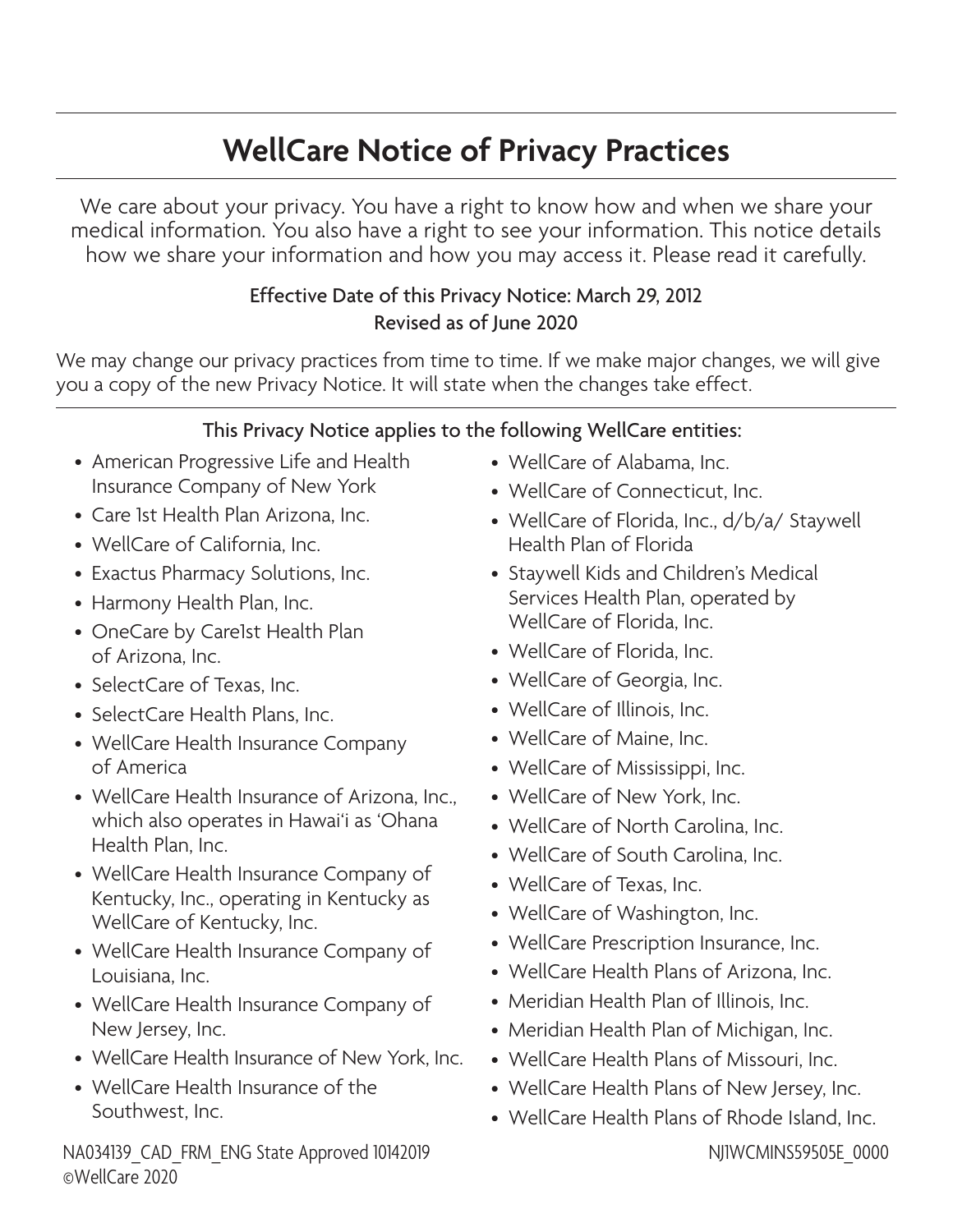- WellCare Health Plans of Vermont, Inc.
- MeridianRX, LLC
- WellCare Health Insurance Company of New Hampshire, Inc.
- WellCare Health Insurance of Connecticut, Inc.
- WellCare Health Insurance of North Carolina, Inc.
- WellCare National Health Insurance Company
- WellCare of Missouri Health Insurance Company, Inc.
- WellCare of New Hampshire, Inc.
- WellCare Health Insurance of Tennessee, Inc.
- WellCare of Tennessee, Inc.
- WellCare Health Insurance Company of Washington, Inc.

# **How We May Use and Share Your Health Information without Written Permission**

WellCare has rules to protect your privacy. WellCare requires its employees to protect your health information in oral, written and electronic form. However, these are situations where we do not need your written permission to use your health information or to share it with others:

# **1. Treatment, Payment and Business Operations**

We may have to share your health information to help treat you. We may share it to make sure providers are paid and other business reasons. For example:

#### **Treatment:**

- We may share your information with a healthcare provider who is treating you.
- For example, we may let the provider know what prescription drugs you are taking.

#### **Payment:**

- To give you health coverage and benefits, we must do things like collect premiums and make sure providers are paid for their services.
- We use your health information to do these financial tasks.

#### **Healthcare Operations:**

- We may share your information for our healthcare operations.
- This helps protect members from fraud, waste and abuse.
- It also helps us work on customer service issues and grievances.

#### **Treatment Alternatives and Benefits and Services:**

- We may use your health information to tell you about treatment options available to you.
- We will remind you about appointments and tell you about benefits or services of interest to you.

#### **Underwriting:**

- We may use your health information for underwriting.
- Please note that we will not use your genetic information for underwriting.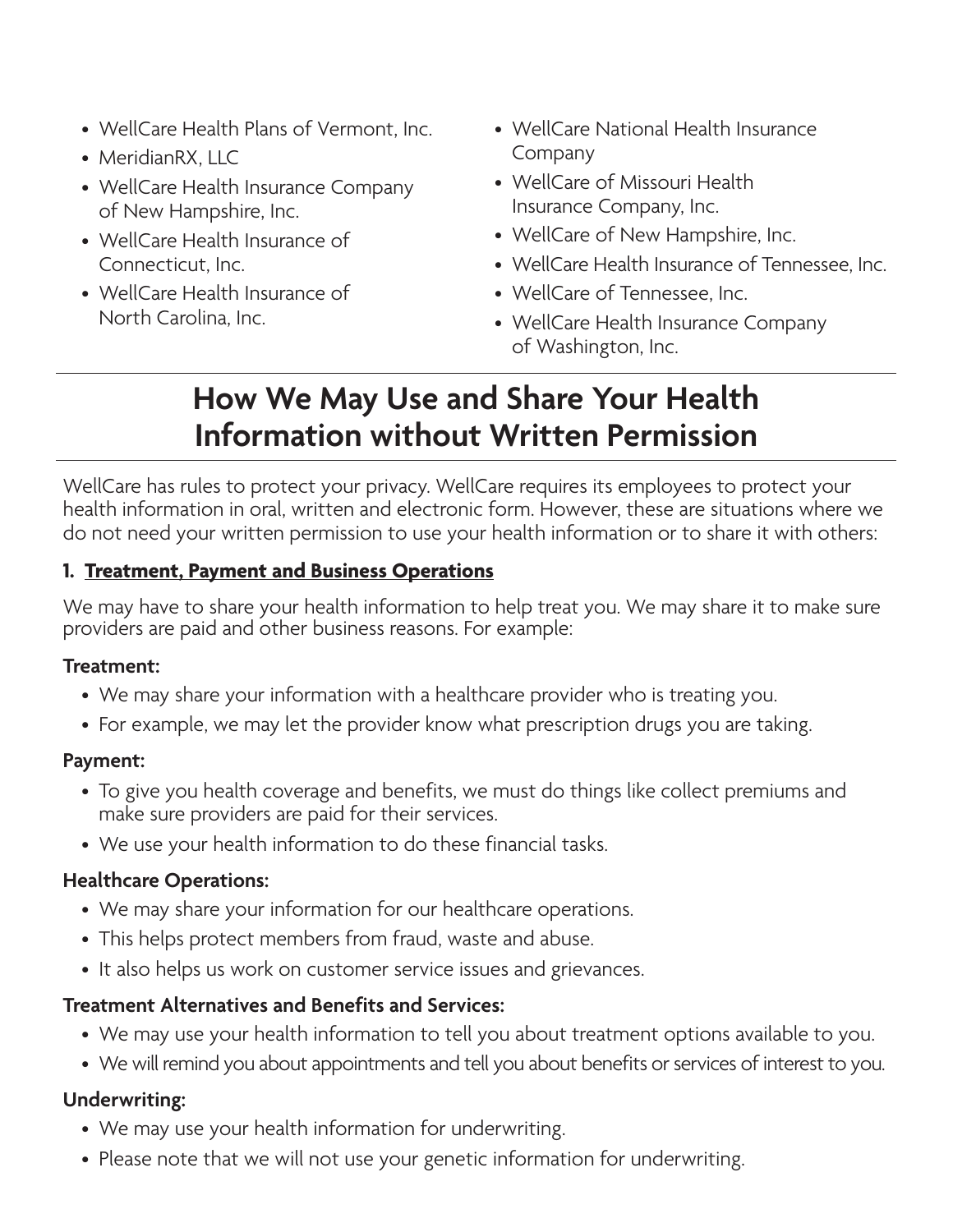# **Family Members, Relatives or Close Friends Involved in Your Care:**

- Unless you object, we may share your health information with your family members, relatives or close friends who have your permission to be involved in your medical care.
- If you are unable to agree or object, we may decide whether sharing your information is in your best interest.
- If we decide to share your health information in such a case, we will only share the information needed for your treatment or payment.

#### **Business Associates:**

- We may share your information with a business associate who needs the information to work with us.
- We will do so only if the associate signs an agreement to protect your privacy.
- Examples of business associates include auditors, lawyers and consultants.

# **2. Public Need**

We may use and share your health information to comply with the law or to meet important public needs that are described below:

- The law requires us to do so.
- When public health officials need the information for public health matters.
- When government agencies need the information for such things as audits, investigations and inspections.
- If we believe you have been a victim of abuse, neglect or domestic violence.
- If your information is needed by a person or company regulated by the Food and Drug Administration (FDA): to report or track product defects; to repair, replace, or recall defective products; or to keep track of a product after the FDA approves it for use by the public.
- If a court orders us to release your information.
- When law enforcement officials need the information to comply with court orders or laws, or to help find a suspect, fugitive, witness or missing person.
- To prevent a serious health threat to you, another person or the public we will only share the information with someone able to help prevent the threat.
- For research.
- When the information is needed by law for workers' compensation or other programs that cover work-related injury or illness that do not relate to fraud.
- If your information is needed by military officials for a mission.
- When federal officials need the information to work on national security or intelligence, or to protect the President or other officials.
- To prison officers who need the information to give you healthcare or maintain safety at the place where you are confined.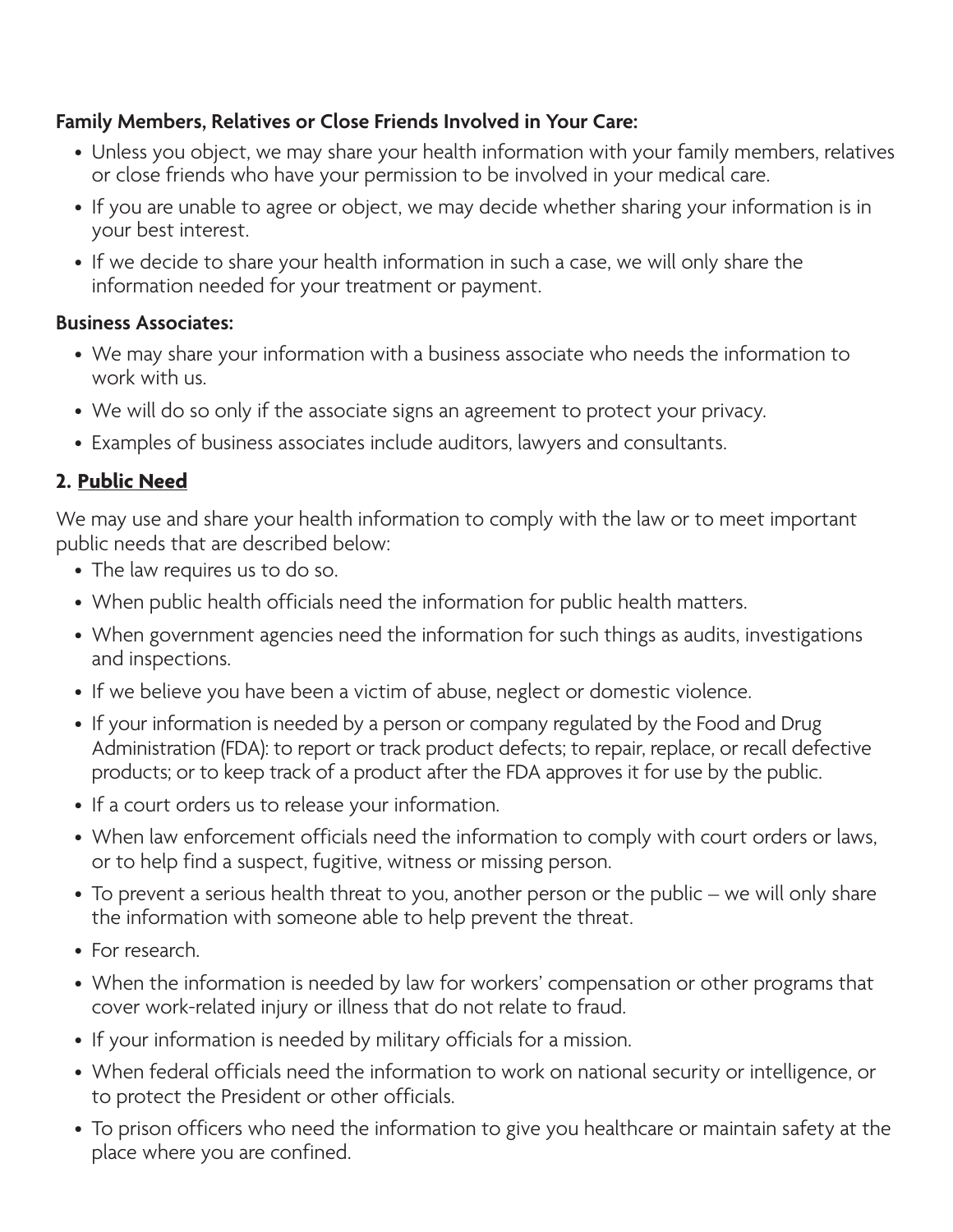- In the unfortunate event of your death, to a coroner or medical examiner, for example, to determine the cause of death.
- To funeral directors so they can carry out their duties.
- In the unfortunate event of your death, to organizations that store organs, eyes or other tissues so they may find out whether donation or transplant is allowed by law.

### **3. Completely De-Identified and Partially De-Identified Information.**

These are two types of information you should know about:

- "Completely de-identified" health information: We share this only after taking out anything that could tell someone else who you are.
- "Partially de-identified" health information: Will not contain any information that would directly identify you (such as your name, street address, Social Security number, phone number, fax number, electronic mail address, website address or license number).
- We share partially de-identified information only for public health, research or for business operations, and the person who receives it must sign an agreement to protect your privacy as required by law.

# **Requirement for Written Authorization**

Earlier in this notice, we listed some of the reasons we may use your health information without your written authorization, including:

- Treatment
- Payment
- Healthcare operations
- Other reasons listed in this notice

However, we need your written authorization to use your health information for other reasons, which may include:

- Disclosures of psychotherapy notes (where appropriate)
- Marketing purposes
- Disclosures for selling health information

You may end your authorization in writing at any time.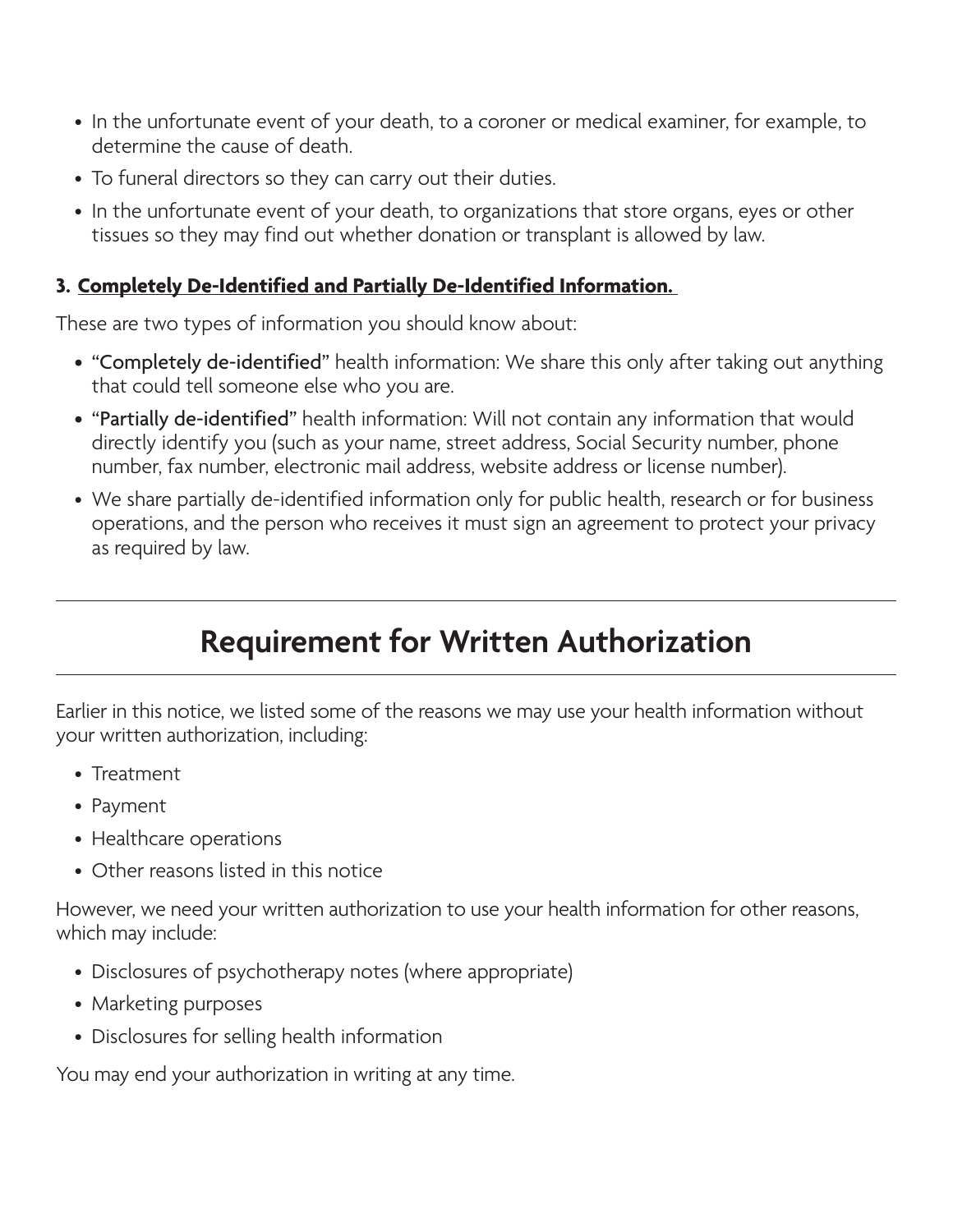# **Your Rights to Access and Control Your Health Information**

We want you to know about these rights.

#### 1. Right to Access Your Health Information.

You can get a copy of your health information except for information:

- Contained in psychotherapy notes.
- Gathered in anticipation of, or for use in, a civil, criminal or administrative proceeding.
- With some exceptions, information subject to the Clinical Laboratory Improvements Amendments of 1988 (CLIA).

We may have electronic health records (EHR) for you. You have the right to get these in electronic format. You may ask us to send a copy of your EHR to a third party that you choose.

# **How to access your health information:**

- Send your written request to the address listed later in this Privacy Notice.
- In most cases we will respond within 30 days if we have the information in our facility.
- We will respond within 60 days if it is in another facility.
- We will let you know if we need more time to respond.

We may not give you access to your health information if it:

- Is reasonably likely to put you or someone else in danger.
- Refers to another person and a licensed healthcare professional finds your access is likely to harm that person.
- A licensed healthcare professional determines that your access as the representative of another person is likely to cause harm to that person or any other person.

If we turn down your request for one of these reasons, you can ask for a review. You have a right to get a written explanation of the reasons for denial.

# **2. You Have the Right to Change Health Information That Is Not Correct**

You may ask us to change information that you believe is wrong or not complete. Ask us in writing. We will reply within 60 days. We may not have the information. If that is the case, we will tell you how to reach someone who does. In some cases we may deny your request. You may then state that you disagree. You can ask that your statement be included when we share your information in the future.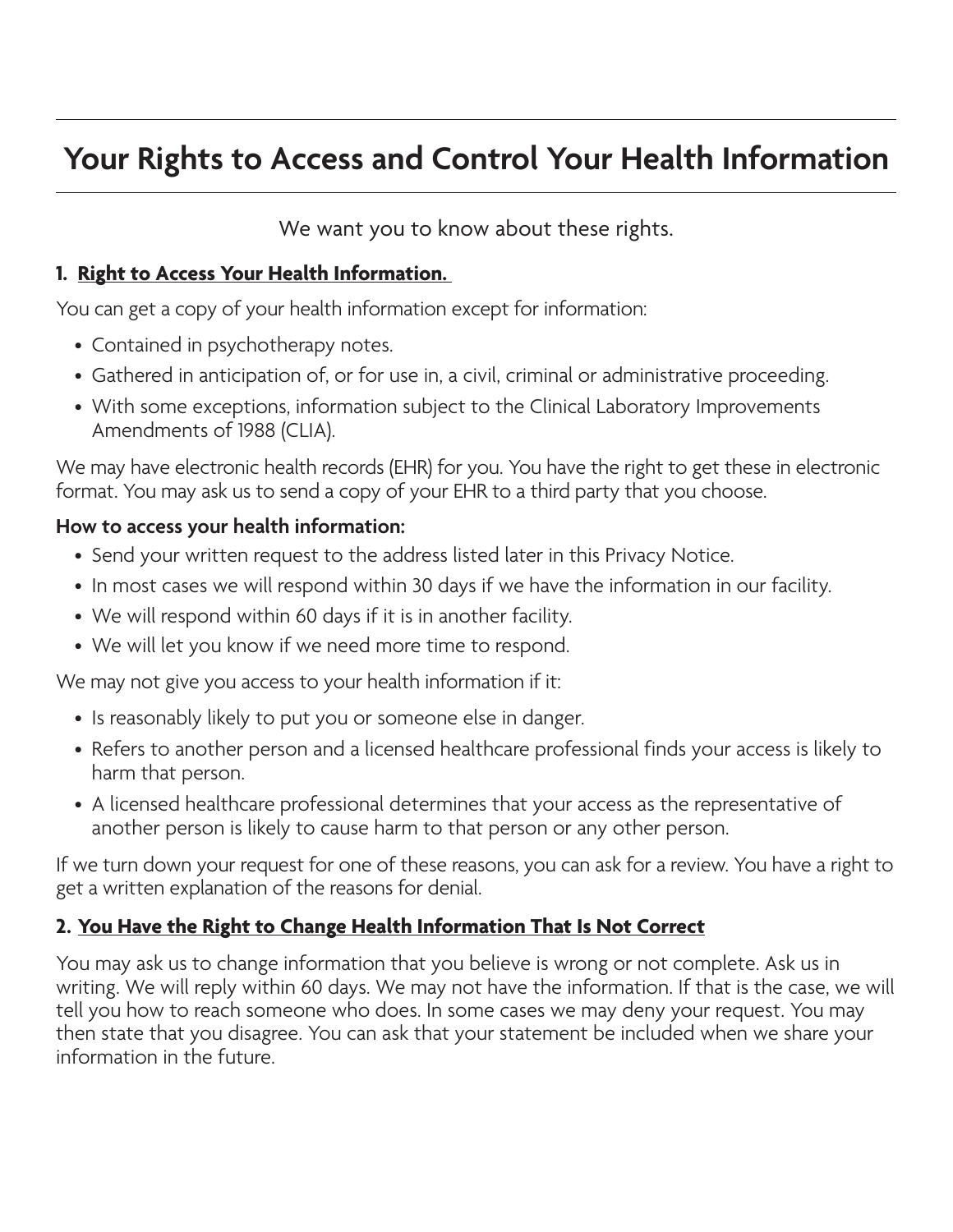### **3. You Have a Right to Know When We Share Your Information**

You can ask us for an accounting of disclosures of your health information in the past six years. Our response will not include disclosures:

- For payment, treatment or healthcare operations made to you or your personal representative.
- That you authorized in writing.
- Made to family and friends involved in your care or payment for your care.
- For research, public health or our business operations.
- Made to federal officials for national security and intelligence activities made to correctional institutions or law enforcement.
- Uses or disclosures otherwise permitted or required by law.

#### **How to ask for an accounting of disclosures:**

- Write to the address listed later in this Privacy Notice.
- If we do not have your health information, we will give you the contact information of someone who does.
- We will respond within 60 days.

### **4. You Have a Right to Ask for Additional Privacy Protections**

You can ask us to put more restrictions on the use or disclosure of your health information. If we agree to your request, we will put these restrictions in place except in an emergency. We do not need to agree to the restriction unless:

- The disclosure is needed for payment or healthcare operations and is not otherwise required by law.
- The health information relates only to a healthcare item or service that you or someone on your behalf has paid for out of pocket and in full.

You can end the restrictions at any time.

#### **5. You Have the Right to Ask for Confidential Communications**

You can ask us to communicate with you in alternative ways.

#### **How to request alternative communications:**

- Send your request to the address listed later in this Privacy Notice.
- Clearly state in your request that disclosure of your health information could endanger you and list how or where you want to get communications.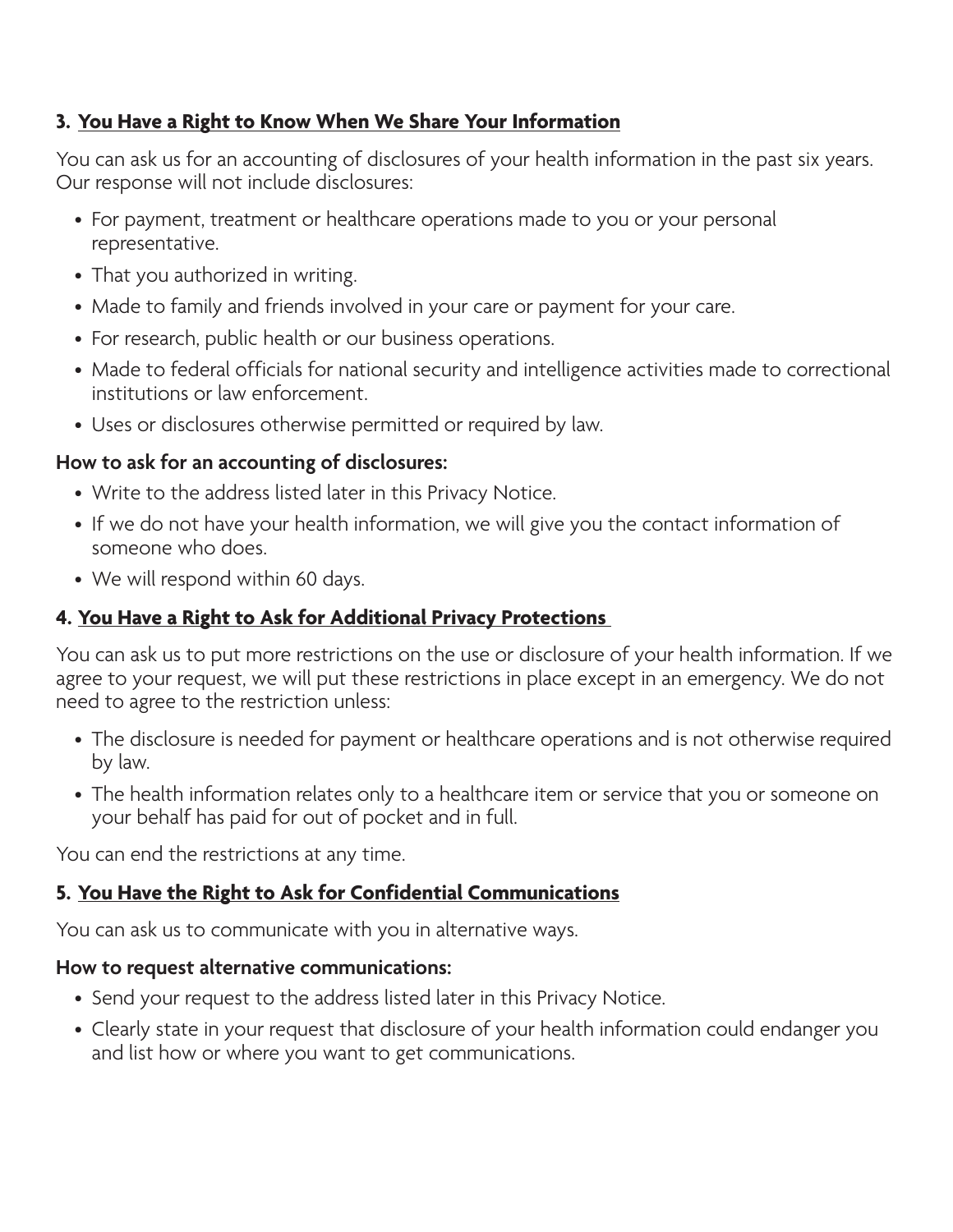# **6.** You Have a Right to Know of a Breach

The law requires us to keep your health information private. We take steps to protect information in electronic files. When someone has unauthorized access, it is called a breach. We will tell you if that happens. In some cases we will post a notice on our website (**<www.wellcare.com>**) or in a news outlet in your area.

### **7. You Have a Right to Get a Paper Copy of This Notice**

You can ask for a paper copy of this notice. Please send your written request to the address on this page of this Privacy Notice. You can also visit our website at **<www.wellcare.com>**.

# **Miscellaneous**

#### **1. How to Contact Us**

Let us know if you have questions about this Privacy Notice. You can reach us in one of the following ways:

- Call our Privacy Officer at **1-888-240-4946** (TTY **711**)
- Call the toll-free number on the back of your membership card
- Visit **<www.wellcare.com>**
- Write to us at:

#### WellCare Health Plans, Inc. Attention: Privacy Officer P.O. Box 31386 Tampa, FL 33631-3386

# **2. Complaints**

You may complain if you feel we have violated your privacy rights. You can do this by reaching us in one of the ways listed above. You also may send a written complaint to the U.S. Department of Health and Human Services. We will not act against you for complaining. It is your right.

# **3.** Other Rights

This Privacy Notice explains your rights under federal law. But some state laws may give you even greater rights. These may include more favorable access and amendment rights. Some state laws may give you more protection for sensitive information in these areas:

- 
- HIV/AIDS Alcohol and drug abuse
- Mental health Reproductive health diseases • Sexually transmitted

If the law in your state gives you greater rights than those listed in this notice, we will comply with the law in your state.